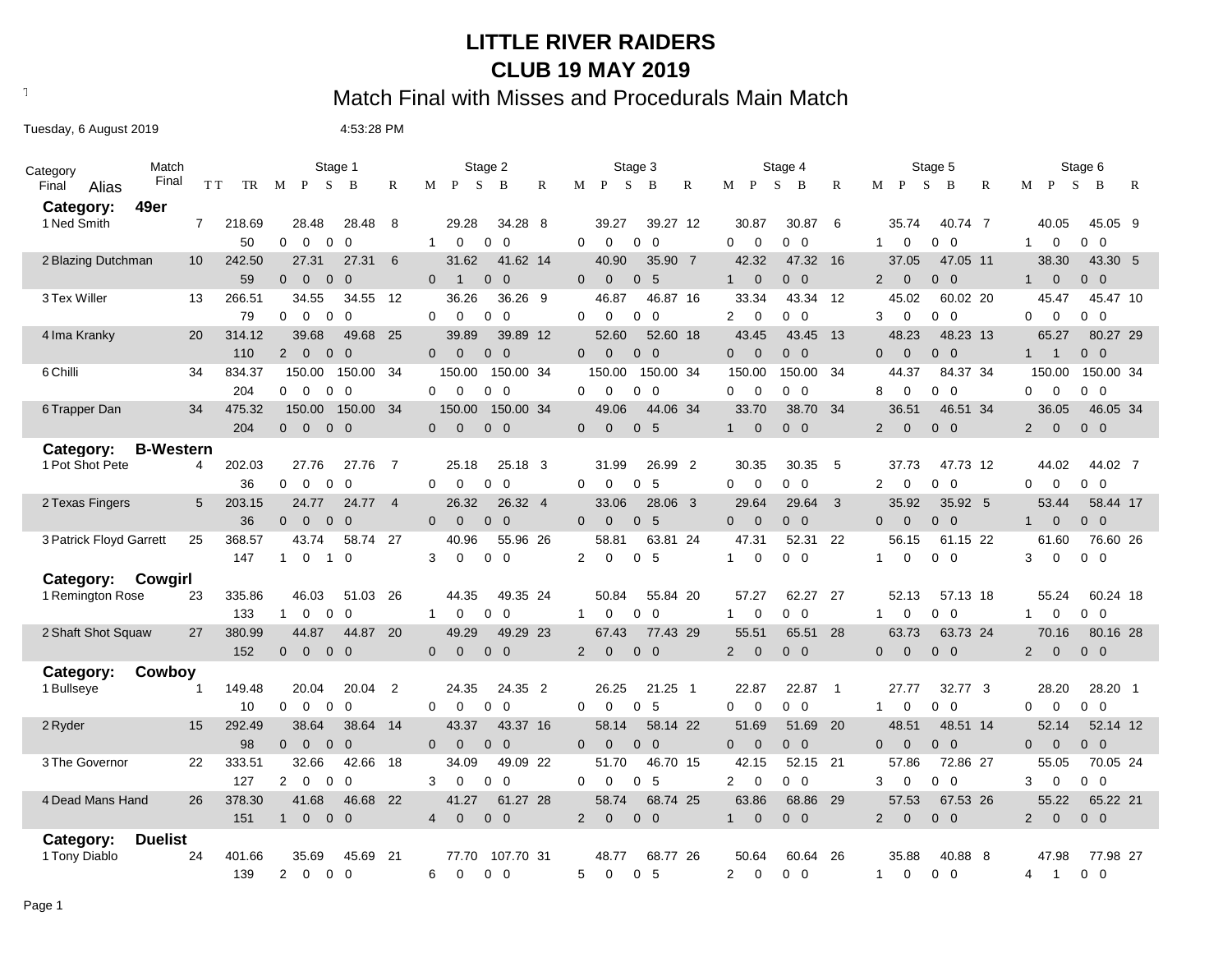#### **LITTLE RIVER RAIDERS CLUB 19 MAY 2019**

# Text497: Match Final with Misses and Procedurals Main Match

Tuesday, 6 August 2019 1990 1991 1992 12:53:28 PM

| Match<br>Category       |                                | Stage 1                                                        | Stage 2                                                      | Stage 3                                            | Stage 4                                  | Stage 5                                                        | Stage 6                                                    |
|-------------------------|--------------------------------|----------------------------------------------------------------|--------------------------------------------------------------|----------------------------------------------------|------------------------------------------|----------------------------------------------------------------|------------------------------------------------------------|
| Final<br>Final<br>Alias | T T<br>TR                      | S<br>M P<br>B                                                  | R<br>$M$ $P$<br>S<br>B<br>$\mathbb{R}$                       | M P<br>S<br>B<br>$\mathbb{R}$                      | $M$ $P$<br>S<br>B<br>$\mathbb{R}$        | $M$ $P$<br>S<br>B<br>$\mathbb{R}$                              | $\mathbf{B}$<br>M P<br>S<br>R                              |
| 2 Darky                 | 29<br>405.04                   | 59.37<br>54.37                                                 | 28<br>42.69<br>52.69 25                                      | 78.80 30<br>58.80                                  | 49.30<br>54.30<br>23                     | 60.59<br>90.59 30                                              | 49.29<br>69.29 23                                          |
|                         | 159                            | $\Omega$<br>$\overline{0}$<br>$\Omega$<br>$\mathbf{1}$         | $\Omega$<br>$0\quad 0$<br>-1                                 | $\mathbf{0}$<br>5<br>5<br>$\Omega$                 | $0\quad 0$<br>$\mathbf{1}$<br>$\Omega$   | $\Omega$<br>$0\quad 0$<br>6                                    | $\mathbf{0}$<br>$0\quad 0$<br>$\overline{4}$               |
| Category:               | Elder Statesman (70+)          |                                                                |                                                              |                                                    |                                          |                                                                |                                                            |
| 1 Rowdy                 | 18<br>304.82                   | 42.20 17<br>37.20                                              | 37.93<br>37.93 10                                            | 47.65<br>47.65 17                                  | 48.87<br>58.87<br>25                     | 53.89<br>53.89 16                                              | 54.28<br>64.28 20                                          |
|                         | 105                            | $\mathbf 0$<br>$\mathbf 0$<br>$\Omega$<br>1                    | $\Omega$<br>0 <sub>0</sub><br>$\Omega$                       | $\Omega$<br>$\Omega$<br>$\overline{0}$<br>$\Omega$ | $\overline{2}$<br>$0\quad 0$<br>$\Omega$ | $\Omega$<br>$\Omega$<br>$0\quad 0$                             | $\overline{2}$<br>$\Omega$<br>$0\quad 0$                   |
| Category:               | Gunfighter                     |                                                                |                                                              |                                                    |                                          |                                                                |                                                            |
| 1 Stony                 | 277.80<br>14                   | 32.26<br>32.26                                                 | - 10<br>48.21 21<br>38.21                                    | 38.87 10<br>38.87                                  | 46.86<br>15<br>46.86                     | 60.12 21<br>45.12                                              | 51.48 11<br>41.48                                          |
|                         | 88                             | $\overline{0}$<br>$\overline{0}$<br>$\mathbf 0$<br>$\mathbf 0$ | $0\quad 0$<br>2<br>$\mathbf 0$                               | $\mathbf 0$<br>$0\quad 0$<br>$\Omega$              | $0\quad 0$<br>0<br>$\overline{0}$        | $\mathbf 0$<br>$0\quad 0$<br>3                                 | $\overline{2}$<br>$\overline{0}$<br>$0\quad 0$             |
| 2 Sambucca Kid          | 19<br>309.83                   | 36.43<br>41.43                                                 | 16<br>45.33<br>65.33 29                                      | 39.97<br>39.97 13                                  | 43.70<br>48.70 18                        | 46.12<br>46.12 10                                              | 48.28<br>68.28 22                                          |
|                         | 108                            | $0\quad 0$<br>$\overline{0}$<br>1                              | $0\quad 0$<br>$2^{\circ}$<br>$\mathbf{1}$                    | $\Omega$<br>$0\quad 0$<br>$\Omega$                 | $\Omega$<br>$0\quad 0$<br>$1 \quad$      | $\Omega$<br>$0\quad 0$<br>$\Omega$                             | $0\quad 0$<br>$2 \quad 1$                                  |
| Category:               | <b>Junior Boy (14 - 16)</b>    |                                                                |                                                              |                                                    |                                          |                                                                |                                                            |
| 1 Blue Eyed Bandit      | 669.33<br>31                   | 64.80<br>84.80                                                 | 32<br>75.52<br>90.52 30                                      | 90.34<br>110.34 31                                 | 78.12<br>108.12 32                       | 108.92<br>128.92 31                                            | 116.63<br>146.63 32                                        |
|                         | 188                            | $\overline{0}$<br>$\mathbf 0$<br>$\overline{0}$<br>4           | 3<br>$0\quad 0$<br>$\Omega$                                  | $\mathbf 0$<br>$0\quad 0$<br>4                     | $0\quad 0$<br>4                          | $\overline{0}$<br>$0\quad 0$<br>4                              | $\overline{0}$<br>$0\quad 0$<br>6                          |
| Category:               | <b>Junior Girl (14 - 16)</b>   |                                                                |                                                              |                                                    |                                          |                                                                |                                                            |
| 1 Maddie Ross           | 21<br>336.76                   | 47.61<br>47.61                                                 | -23<br>46.86<br>46.86 17                                     | 59.32<br>69.32 27                                  | 48.16<br>48.16 17                        | 56.98<br>61.98 23                                              | 62.83<br>62.83 19                                          |
|                         | 126                            | $\mathbf 0$<br>$\mathbf 0$<br>$0\quad 0$                       | $0\quad 0$<br>$\mathbf 0$<br>$\mathbf 0$                     | $0\quad 0$<br>2<br>$\mathbf 0$                     | $0\quad 0$<br>0<br>$\mathbf 0$           | $\mathbf 0$<br>$\mathbf{1}$<br>$0\quad 0$                      | $\overline{0}$<br>$\mathbf{0}$<br>$0\quad 0$               |
| Category:               | <b>Ladies 49er</b>             |                                                                |                                                              |                                                    |                                          |                                                                |                                                            |
| 1 Cheyenne Jack         | 216.28<br>6                    | 26.85<br>26.85                                                 | 5<br>28.02<br>38.02 11                                       | 37.14<br>37.14 8                                   | 32.74<br>32.74<br>- 8                    | 38.01<br>38.01 6                                               | 38.52<br>43.52 6                                           |
|                         | 44                             | $\mathbf 0$<br>$0\quad 0$<br>$\Omega$                          | 2<br>$0\quad 0$<br>$\Omega$                                  | 5<br>0<br>0<br>$\mathbf{1}$                        | $0\quad 0$<br>0<br>$\Omega$              | $\mathbf 0$<br>$0\quad 0$<br>0                                 | $\mathbf 0$<br>$0\quad 0$<br>$\mathbf{1}$                  |
| Category:               | Ladies Wrangler $(36 +)$       |                                                                |                                                              |                                                    |                                          |                                                                |                                                            |
| 1 Rowdy Red Fraggle     | 28<br>386.71                   | 59.90 29<br>59.90                                              | 55.08<br>60.08 27                                            | 63.02 23<br>63.02                                  | 55.88<br>55.88 24                        | 73.58<br>73.58 28                                              | 64.25<br>74.25 25                                          |
|                         | 156                            | $\overline{0}$<br>$\mathbf{0}$<br>$0\quad 0$                   | $0\quad 0$<br>$\mathbf 0$<br>$\mathbf{1}$                    | $0\quad 0$<br>$\Omega$<br>$\Omega$                 | $0\quad 0$<br>$\Omega$<br>0              | $0\quad 0$<br>$\overline{0}$<br>$\overline{0}$                 | $\overline{0}$<br>$0\quad 0$<br>$\overline{2}$             |
| Category:               | Senior $(60 +)$                |                                                                |                                                              |                                                    |                                          |                                                                |                                                            |
| 1 Shaft Shot            | $\mathbf{2}^{\circ}$<br>177.08 | 19.57<br>19.57 1                                               | 26.82<br>26.82 5                                             | 32.55 6<br>32.55                                   | $\overline{2}$<br>27.24<br>27.24         | 27.68<br>27.68 2                                               | 33.22<br>43.22 4                                           |
|                         | 20                             | $\mathbf 0$<br>$\mathbf 0$<br>$\Omega$<br>$\Omega$             | $\overline{0}$<br>$\mathbf 0$<br>$\mathbf 0$<br>$\mathbf 0$  | $\overline{0}$<br>$\mathbf 0$<br>$\Omega$<br>0     | $0\quad 0$<br>0<br>$\Omega$              | $\overline{0}$<br>$\mathbf 0$<br>$\overline{0}$<br>0           | 2<br>$\overline{0}$<br>$0\quad 0$                          |
| 2 Card Sharp            | 302.49<br>17                   | 32.11<br>37.11 13                                              | 37.90<br>42.90 15                                            | 57.63<br>52.63 19                                  | 41.15<br>46.15 14                        | 57.41<br>67.41 25                                              | 56.29<br>56.29 16                                          |
|                         | 102                            | $\overline{0}$<br>$\overline{0}$<br>$\overline{0}$<br>1        | 1<br>$\mathbf{0}$<br>$0\quad 0$                              | $\overline{0}$<br>0 <sub>5</sub><br>$\Omega$       | $1 \quad 0$<br>$0\quad 0$                | $2^{\circ}$<br>$\overline{0}$<br>$0\quad 0$                    | $0\quad 0$<br>$0 \quad 0$                                  |
| 3 Pauhl Bearer          | 437.27<br>30                   | 68.68<br>68.68                                                 | 30<br>41.95<br>46.95 18                                      | 75.23 28<br>60.23                                  | 71.85<br>81.85 30                        | 76.17 29<br>66.17                                              | 73.39<br>88.39 30                                          |
|                         | 165                            | $\mathbf 0$<br>$\mathbf 0$<br>$\mathbf 0$<br>$\Omega$          | $\mathbf{1}$<br>$\mathbf{0}$<br>0<br>$\overline{\mathbf{0}}$ | 3<br>$\Omega$<br>$\overline{0}$<br>0               | $0\quad 0$<br>$\Omega$<br>$\overline{1}$ | $\overline{2}$<br>$\mathbf 0$<br>$\mathbf 0$<br>$\overline{0}$ | $0\quad 0$<br>$\mathbf{1}$<br>$\overline{1}$               |
| 4 Midnight              | 808.11<br>32                   | 62.67<br>72.67 31                                              | 150.00<br>150.00 34                                          | 163.96<br>173.96 32                                | 72.20<br>107.20 31                       | 170.17 32<br>140.17                                            | 124.11<br>134.11 31                                        |
|                         | 191                            | $0\quad 0$<br>$2^{\circ}$<br>$\overline{0}$                    | $\overline{0}$<br>$\overline{0}$<br>$0\quad 0$               | 0 <sub>5</sub><br>3<br>$\mathbf{0}$                | $0\quad 0$<br>5<br>$\overline{1}$        | $0\quad 0$<br>6<br>$\overline{0}$                              | $0\quad 0$<br>$\overline{0}$<br>$\overline{\phantom{0}}$ 1 |
| Category:               | Senior Duelist (60 +)          |                                                                |                                                              |                                                    |                                          |                                                                |                                                            |
| 1 Buck Silverton        | 16<br>301.58                   | 38.71<br>38.71 15                                              | 40.77<br>40.77 13                                            | 51.91<br>56.91 21                                  | 46.61<br>51.61<br>- 19                   | 48.47<br>58.47 19                                              | 55.11<br>55.11 15                                          |
|                         | 102                            | $\mathbf{0}$<br>$\mathbf{0}$<br>$0\quad 0$                     | $\Omega$<br>$\mathbf 0$<br>$0\quad 0$                        | $\overline{2}$<br>$\mathbf 0$<br>0 <sub>5</sub>    | $0\quad 0$<br>$\mathbf 0$<br>$1 \quad$   | $\mathbf 0$<br>$0\quad 0$<br>$\overline{2}$                    | $\mathbf 0$<br>$0\quad 0$<br>$\Omega$                      |
| Category:               | Silver Senior (65+)            |                                                                |                                                              |                                                    |                                          |                                                                |                                                            |
| 1 Grizzly Grumps        | 225.61<br>8                    | 31.05<br>31.05                                                 | - 9<br>30.36<br>30.36 7                                      | 38.26<br>38.26 9                                   | 36.78<br>36.78 10                        | 41.79<br>51.79 15                                              | 37.37<br>37.37 3                                           |
|                         | 53                             | $0\quad 0$<br>$\overline{0}$<br>$\Omega$                       | $0\quad 0$<br>$\Omega$<br>$\Omega$                           | $\overline{0}$<br>$\Omega$<br>$\Omega$<br>$\Omega$ | $0\quad 0$<br>0<br>$\Omega$              | $\Omega$<br>$0\quad 0$<br>$\overline{2}$                       | $\Omega$<br>$0\quad 0$<br>0                                |